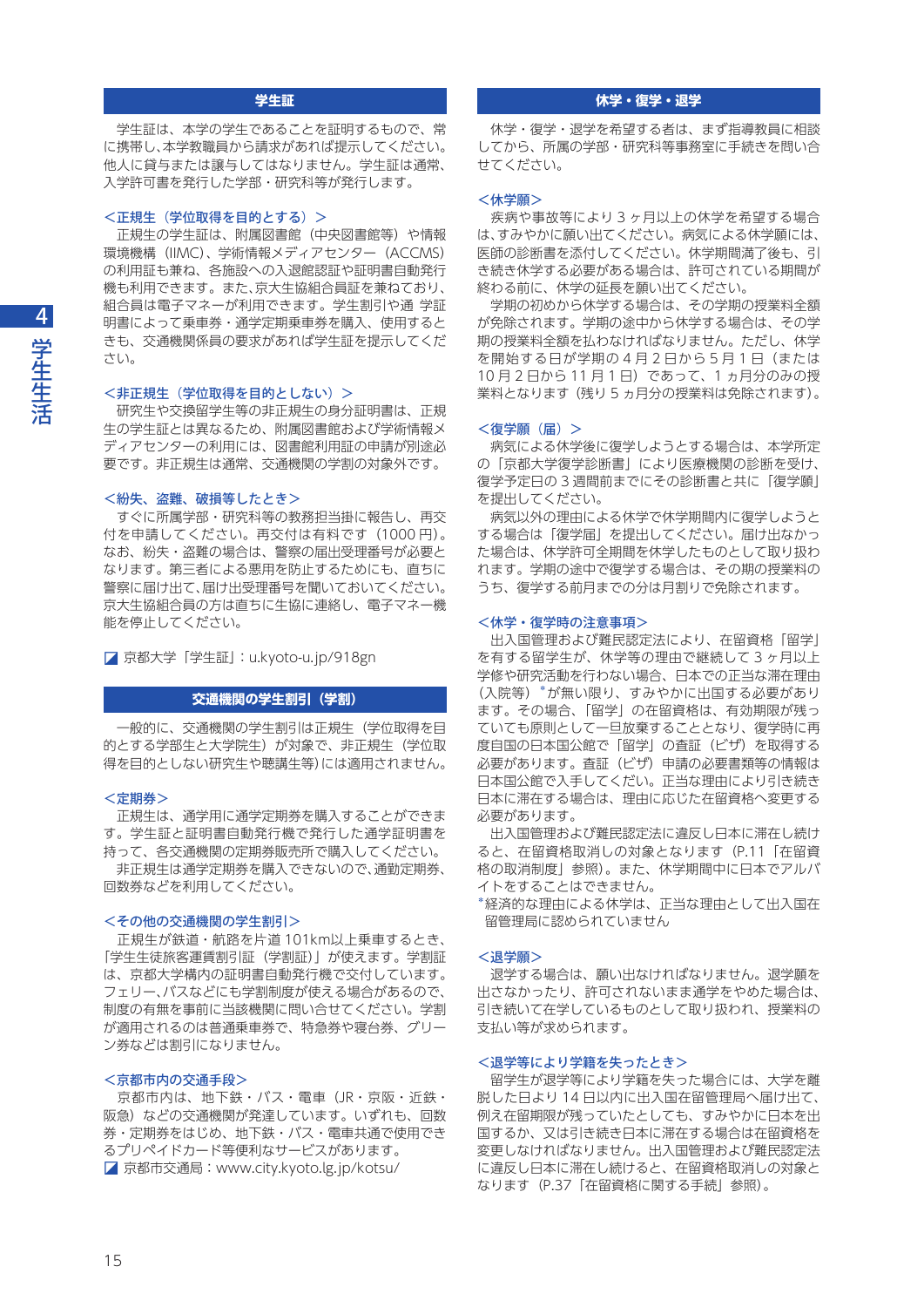# **Student ID**

The student ID verifies the holders' status as a Kyoto University student. Students should always carry their ID Cards and be ready to present them when requested by faculty or staff. Student ID Cards are not to be lent or given to others. Most students receive a student ID Card from the faculty or graduate school that issued their acceptance letter.

## <Regular (degree-seeking) Students>

The student ID for regular students also serves as a pass to enter the Main Library, the Institute for Information Management and Communication (IIMC), and the Academic Center for Computing and Media Studies (ACCMS). It can also be used as ID when entering and leaving university facilities, and to obtain certificates from on-campus certificate-issuing machines. The student ID can also function as a membership card of Kyoto University Co-op and is equipped with an electronic money function. To buy/when using a studentfare ticket or commuter pass, the student ID must be presented to the station staff on request.

## <Non-regular (non degree-seeking) Students>

Non-regular students including research students and exchange students are required to apply for a separate library card, which serves as the pass for the library, IIMC and ACCMS. In most cases, non-regular students are not eligible for student discounts on transportation. <Loss, Theft, or damage>

It must be reported promptly to the administration office of the holder's faculty or graduate school so that a replacement may be issued (replacement fee: 1000yen). In the event of a loss or theft, students must immediately report the matter to police so as to prevent unauthorized use by the third party, and obtain from police a report acceptance number (todokede juri bango), which is required when applying for a replacement.

Co-op members must immediately contact a Co-op office to have the payment function of their cards disabled.

◪ Kyoto University "Student ID" : [u.kyoto-u.jp/ygau0](http://u.kyoto-u.jp/ygau0)

### **Student Discount for Public Transportation [Gakuwari]**

Student discount for public transportation is generally for regular (degree-seeking) students and not applicable for non-regular (non-degree seeking) students.

## <Student Commuter Pass (Tsugaku Teiki-ken)>

Regular students can purchase a student commuter pass at bus, train and subway station counters. To purchase the pass, students must present their student ID and the certificate "Tsugaku Shomeisho" which certifies that they commute to and from the university. The Tsugaku Shomeisho can be obtained from the automated document-dispensing machines at several locations on campus.

 Non-regular students, who are not eligible for a student commuter pass, are recommended to use prepaid coupon tickets or a commuter's pass.

## <Public Transportation Discount>

Regular students can use a student discount certificate for Japan Railways (JR) on trips exceeding 101km one way. The certificate is available from the dispensing machine on campus. Other trains, ferries, and buses may also accept the certificate, so students should ask the relevant transportation provider in advance. Student discount applies only to the standard fare and not to express, sleeper car, or Green tickets.

## <Transportation in Kyoto City>

There are various public transportation services in Kyoto City: subway, buses, trains (JR, Keihan, Kintetsu, Hankyu railways). All sell prepaid cards and commuter passes. A subway/bus/train combination prepaid card is also available.

◪ Kyoto City Bus & Subway Information Guide

[www2.city.kyoto.lg.jp/kotsu/webguide/en/index.html](http://www2.city.kyoto.lg.jp/kotsu/webguide/en/index.html)

# **Leave of Absence, Readmission, and Withdrawal**

Students seeking a leave of absence, readmission, or withdrawal should consult with their academic advisor first, then conduct the necessary procedures at their faculty/graduate school offices.

# <Request for Temporary Leave of Absence>

Students who take more than three months leave from the university for reasons of sickness or injury must submit a request to their faculty/graduate school office. A medical certificate must be attached in the case of sick leave. To extend the period of absence, students must submit an extension request before the originally granted period expires.

 If a student takes a leave of absence from the beginning of a semester, the tuition for the semester will not be charged. Full semester tuition must be paid when the starting date of a leave of absence between April 2 and May  $\overline{1}$  (or October 2 and November 1), and the request made by the end of April (or the end of October), tuition for one month will be charged, but tuition for the remaining five months will be exempted. <Readmission Request (Readmission Form)>

Readmission after leave due to sickness requires submission of a Kyoto University Readmission Health Certificate (verified by a health care provider) along with a Kyoto University Readmission Request to one's faculty/graduate school administration office. If, when taking a leave of absence for reasons other than sickness, a student wishes to return to the university before the leave of absence expires, they must submit a Readmission Report. If they do not, they will be considered to have taken a leave of absence for the entire period requested. If a student returns from a leave of absence in the middle of a semester, the tuition for the elapsed month(s) of the semester will be exempted.

#### <Points to Be Aware of When Taking a Leave of Absence/Being Readmitted to the University>

According to the Immigration Control and Refugee Recognition Act, if international students with a "Student" resident status do not continue studying or researching for more than 3 months due to a leave of absence from school, etc., must leave Japan promptly unless a legitimate reason for staying in Japan (hospitalization, etc.)\*. In that case, "Student" resident status will be abandoned in principle even if the expiration date remains, and a "Student" visa must be obtained again at the Japanese Diplomatic Establishment in your home country when returning to school. Please obtain information such as required documents for visa application from the Japanese Diplomatic Establishment. International students who continue staying in Japan for a valid reason need to change their resident status once according to the reason.

 If continuing to stay in Japan in violation of the Immigration Control and Refugee Recognition Act, the resident status will be subject to cancellation (see P.11 "Revocation System of Status of Residence"). Also, having part-time work in Japan during the leave of absence is not allowed.

\*A leave of absence for financial reasons is not permitted by the Immigration Bureau as a valid reason. <Withdrawal Request>

Students must submit a withdrawal request and have it approved before withdrawing from the university. Students withdrawing without doing so will continue to be considered as registered, and will continue to be charged tuition, etc.

<Points to Be Aware of When Withdrawing from the University> "Student" resident status is only valid while the holder is attending the school. Even if the period of residence status is valid, those who withdraw from the university must notify the Immigration Bureau of their withdrawal within 14 days of withdrawing. They must then return to their home countries, or change their resident status if they will remain in Japan. Failing to abide by the law may result in a revocation of resident status (ref.P.38 "Procedures Regarding Status of Residence").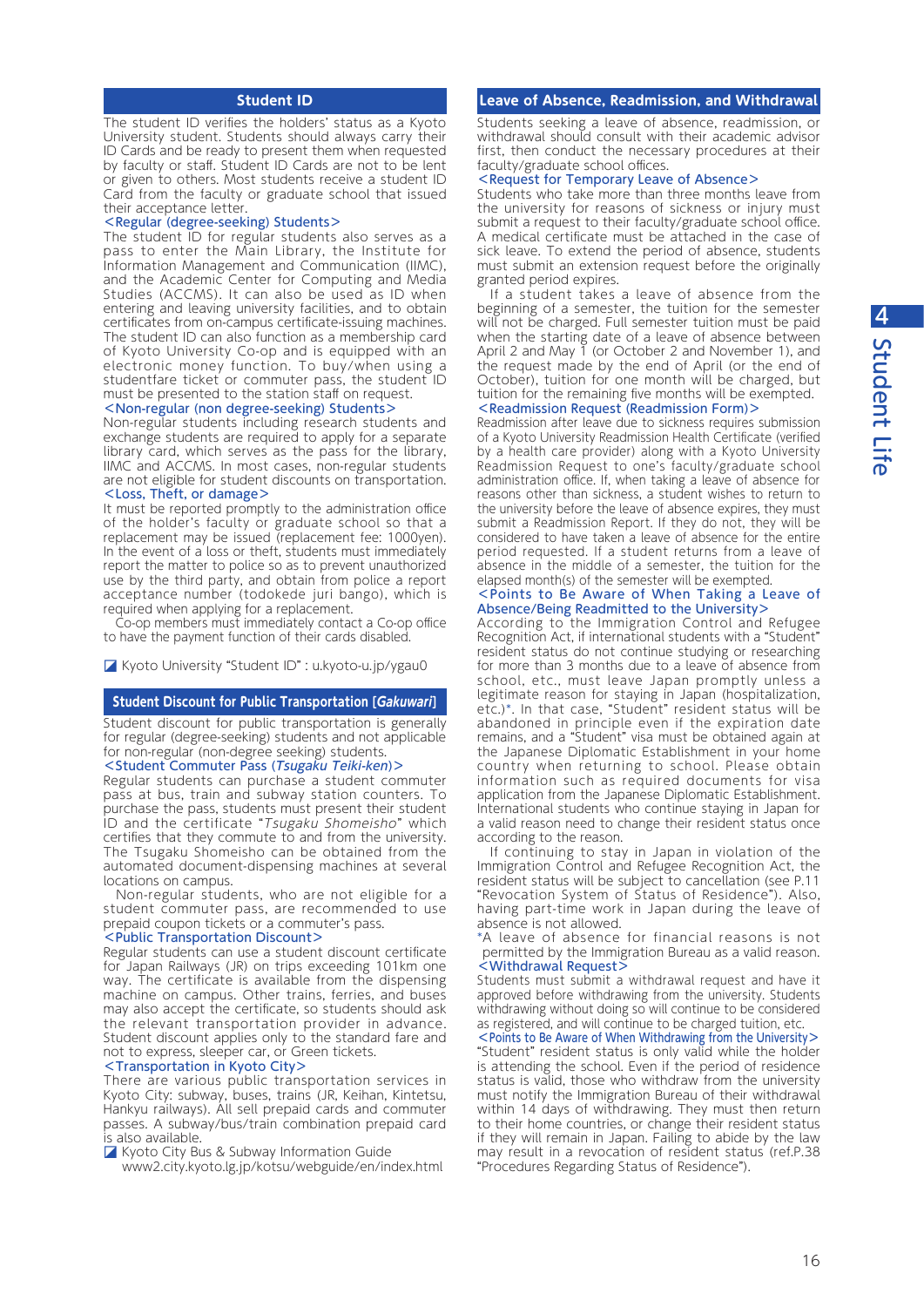# **災害等に伴う休講及び定期試験の取扱い**

## 気象警報、交通機関の運休に伴う授業・試験の取扱い

 以下の1)又は、2)の場合、授業休止または定期試験 が延期になります。

- 1)京都市又は京都市を含む地域に特別警報、暴風警報が 発令された場合。
- 2) 公共交通機関が運休した場合。 次の①、②のいずれかに該当する場合、休講等とします。
	- ① 京都市営バスが全面的に運行を休止した場合
- ② 以下のうち 3 つ以上の交通機関が全面的または部分 的に運休した場合
- ・JR西日本
- (京都線、琵琶湖線、湖西線、奈良線及び嵯峨野線)
- ・阪急電鉄(京都河原町駅〜大阪梅田駅間)
- ・京阪電鉄(出町柳駅〜淀屋橋駅又は中之島駅間)
- ・近畿日本鉄道(京都駅〜大和西大寺駅間)
- ・京都市営地下鉄

| 1、2時限の授業及び定期試験の取扱い                                                                  |                                        |  |
|-------------------------------------------------------------------------------------|----------------------------------------|--|
| 状況                                                                                  | 授業・定期試験の取扱い                            |  |
| 午前6時30分の時点で上記1、<br>2のいずれかに該当する場合<br>午前6時30分~午前8時45<br>分に上記1、2のいずれかに該当<br>することとなった場合 | 1、2時限は、休講。                             |  |
| 午前8時45分~午前10時30<br>分までの間に上記1、2のいずれ<br>かに該当することとなった場合                                | 2時限は、休講。<br>1時限の授業及び定期試験はそ<br>のまま続ける*。 |  |
| 午前10時30分~午前12時<br>00 分までの間に上記 1、2 のい<br>ずれかに該当することとなった<br>場合                        | 2時限の授業及び定期試験はそ<br>のまま続ける*。             |  |

| 3、4、5 時限の授業及び定期試験の取扱い                                        |                                          |  |
|--------------------------------------------------------------|------------------------------------------|--|
| 状況                                                           | 授業・定期試験の取扱い                              |  |
| 午前6時30分~午前10時30<br>分までの間に上記 1、2 のいずれ<br>にも該当しなくなった場合         | 3、4、5 時限は、授業等を実施<br>する。                  |  |
| 午前 10 時 30 分の時点で上記 1、<br>2のいずれかに該当する場合                       | 3、4、5 時限は、休講。                            |  |
| 午後 10 時 30 分~午後 1 時 00<br>までの間に上記 1、2 のいずれか<br>に該当することとなった場合 |                                          |  |
| 午後1時00分~午後2時45<br>分までの間に上記 1、2のいずれ<br>かに該当することとなった場合         | 4、5時限は、休講。3時限の授<br>業及び定期試験はそのまま続け<br>る*。 |  |
| 午後2時45分~午後4時30<br>分までの間に上記 1、2のいずれ<br>かに該当することとなった場合         | 5 時限は、休講。4 時限の授業及<br>び定期試験はそのまま続ける*。     |  |
| 午後4時30分〜午後6時00<br>分までの間に上記 1、2のいずれ<br>かに該当することとなった場合         | 5時限の授業及び定期試験はそ<br>のまま続ける*。               |  |

\*途中からでも休校等の措置をとる場合があります。

## <地震発生時の取扱い>

 吉田キャンパス、宇治キャンパス及び桂キャンパスを含 む地域で、震度 6 弱以上の地震が発生した場合は、当分 の間、休講等とします。

## <周知方法>

授業及び定期試験の実施については、KULASIS や以下の本学 Web サイトで確認してください。なお、休講措置等の取扱いは、 学部・研究科等により必要に応じ判断、対応される場合があります。 ◪ [u.kyoto-u.jp/7id4h](http://u.kyoto-u.jp/7id4h)

# **授業料の免除**

 経済的理由によって授業料の納付が困難であり、かつ、 学業優秀と認められる学生(正規生)に対して、授業料の 全額または半額を免除する制度があります。出願手続につ いては、教育推進・学生支援部学生課奨学掛および所属学 部・研究科等の掲示板および本学ウェブサイトにてお知ら せしますので、希望者は定期的に確認してください。ただ し、免除できる人数に限りがあります。そのため、留学前 に十分な費用を工面してから渡日するようにしてくださ  $\left\{ \cdot \right\}$ 

# **大学から学生への連絡について**

学生への連絡·通知は、原則として KULASIS (京都大 学教務情報システム)または各学部・研究科教務掛などの 掲示板での掲示により行われ、一度掲示した事項は周知さ れたものとして取り扱います。1 日 1 回は掲示板を見る 習慣をつけてください。掲示を見落としたために生じる不 都合・不利益は本人の責任となります。

 学生の保護者や友人等からの学生への呼び出しや伝言の 依頼、及び、学生の住所・電話番号等に関する学外からの 問い合わせに大学が応じることはできません。

# **定期健康診断の受検義務**

 本学学生は、毎年 4 月(秋入学者は 11 月)に京都大学 にて実施する学生一般健康診断を、実施期間内に必ず受検 しなければなりません。日程の詳細は所属の学部・研究科 等の掲示板等にて通知されます。健康診断を受けなかった 学生は定期試験を受験できない場合や、奨学金や入学試験 等に必要な健康診断書等も発行されないことがあります。

## **課外行事・文化施設観覧**

#### <課外教養の行事>

 京都大学では、正課外に次のような文化関係諸行事を実 施しています。行事の詳細案内は、KULASIS を通じて行い ます。

・音楽会

 毎年創立記念日である 6 月 18 日前後に、著名な音楽 家を招き、音楽会を催しています。

・能楽鑑賞会

 毎年 12 月中旬に、(公財)片山家能楽・京舞保存財 団の協力による能および狂言の鑑賞会を催しています。 すべて日本の古語で行われます。

#### < 11 月祭>

 京都大学では、毎年 11 月下旬に 11 月祭を行います。 例年、大学生、一般市民などが参加し、研究成果の発表や 講演会、映画、音楽、展示会、模擬店などがキャンパスに 出現します。11 月祭は、2022 年で 64 回目を迎えます。

## <近隣の文化施設の優待制度>

 本学学生証等を提示すると、京都国立博物館・奈良国立 博物館・京都国立近代美術館の平常展や、国立民族学博物 館の展示・特別展(一部を除く)・茶道資料館の特別展・ 通常展を無料で観覧することができます。詳しくは以下の 京都大学の Web サイトをご覧ください。 ◪ [u.kyoto-u.jp/fy6im](http://u.kyoto-u.jp/fy6im)